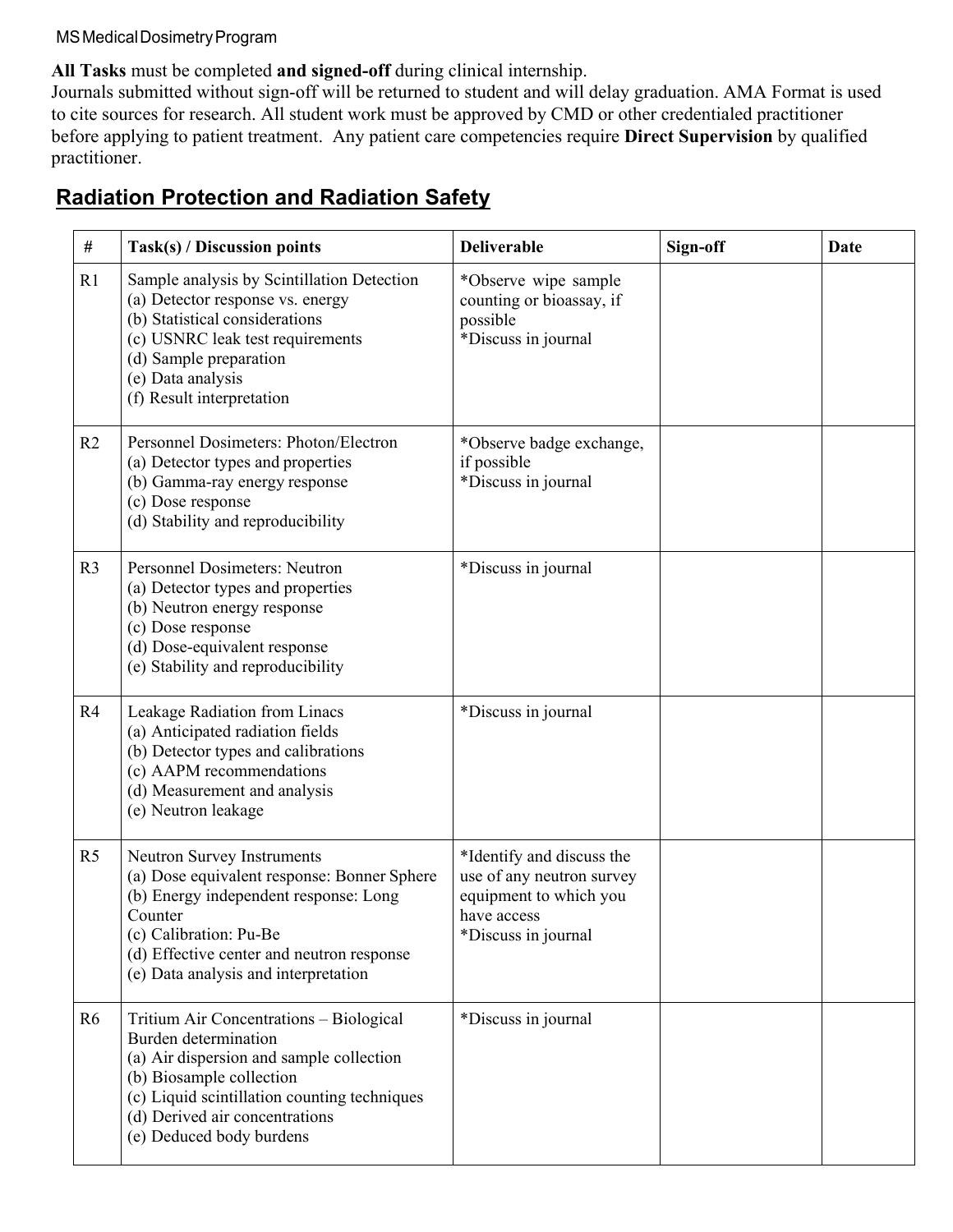| R7  | CT-Diagnostic Suite shielding calculation<br>(a) Special needs and characteristics of<br>sources<br>(b) Use of existing building materials<br>(c) Suite layout and personnel flow<br>(d) Calculation and interpretation<br>(e) Presentation of results | *Determine how your CT<br>suite is shielded<br>(see D10 below)<br>*Discuss in journal                   |  |
|-----|--------------------------------------------------------------------------------------------------------------------------------------------------------------------------------------------------------------------------------------------------------|---------------------------------------------------------------------------------------------------------|--|
| R8  | Particle Transport by Stochastic Sampling<br>(a) Generation of source histories<br>(b) Cross section preparation<br>(c) Geometry preparation<br>(d) Explicit transport of histories<br>(e) Scoring of results                                          | *If relevant research is<br>being done at your site,<br>discuss with researchers<br>*Discuss in journal |  |
| R9  | Dose Estimates from Diagnostic Imaging<br>Procedures<br>(a) Fetal dose calculations<br>(b) Pediatric dose issues<br>(c) Risk estimates                                                                                                                 | *Provide a sample dose<br>estimate for each point<br>*Discuss in journal                                |  |
| R10 | Points of Concern during Therapy<br>(a) Pacemakers and the radiation field<br>(b) Dose estimates near prosthetics<br>(c) Large patients and skin reaction<br>(d) TPS model accuracy issues                                                             | *Discuss in journal (one<br>page write up)                                                              |  |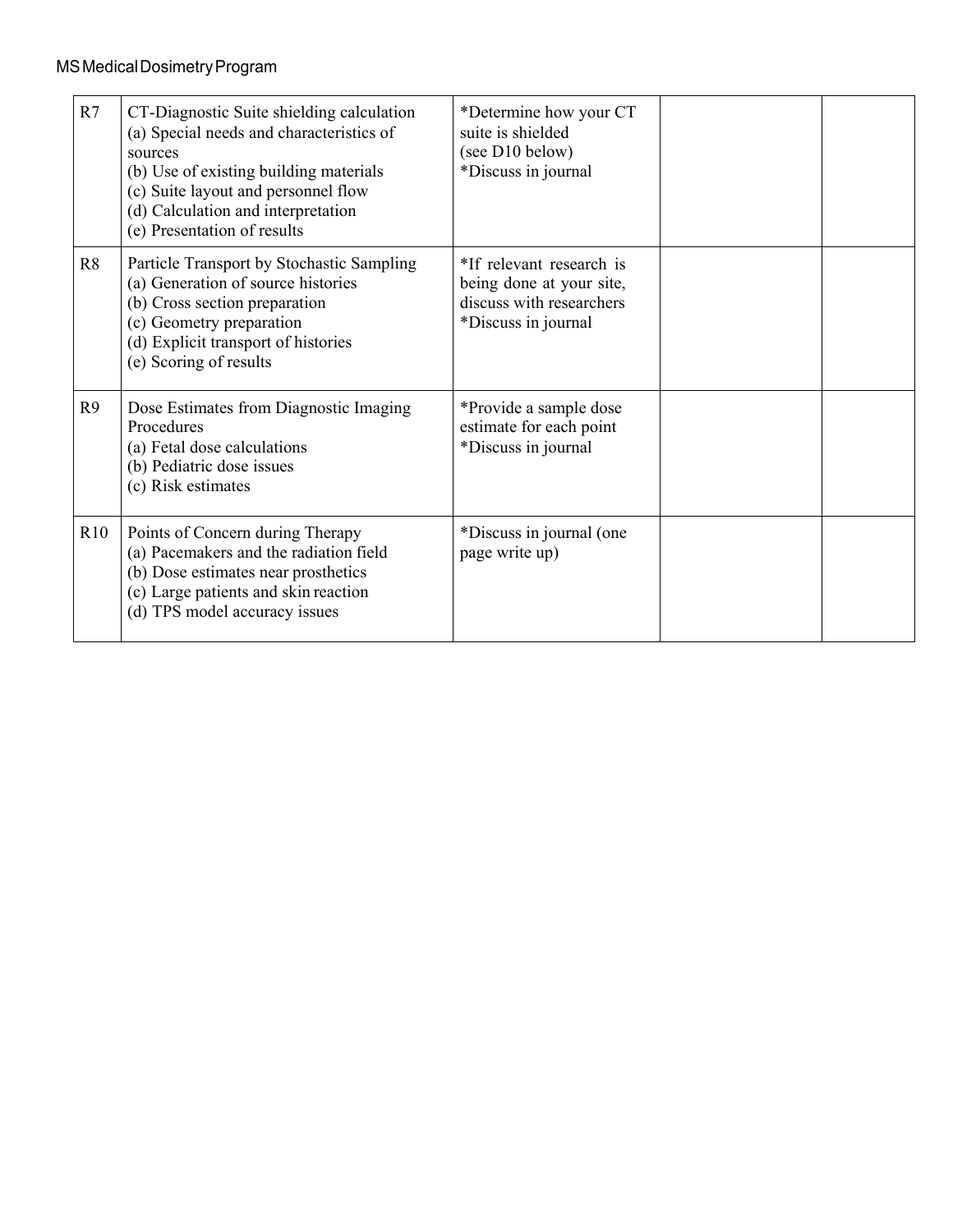# **Diagnostic Imaging and Quality Assurance**

| #              | Task(s) / Discussion points                                                                                                                                                                                                                                                  | <b>Deliverable</b>                                                                       | Sign-off | <b>Date</b> |
|----------------|------------------------------------------------------------------------------------------------------------------------------------------------------------------------------------------------------------------------------------------------------------------------------|------------------------------------------------------------------------------------------|----------|-------------|
| D1             | X-Ray production and Machine Output<br>(a) Ionization chamber measurement<br>(b) Effects of kVp, mA, exposure time<br>(c) Effects of filtration<br>(d) Measurement of half-value layer                                                                                       | *Discuss in journal                                                                      |          |             |
| D <sub>2</sub> | Radiographic Film Contrast<br>(a) Densitometry, sensitometry<br>(b) Effects of kV, mA, exposure time<br>(c) $H \& D$ curves<br>(d) Processor                                                                                                                                 | *Discuss in journal                                                                      |          |             |
| D <sub>4</sub> | <b>Scatter Reduction</b><br>(a) Grids<br>(b) Air Gap<br>(c) Collimation                                                                                                                                                                                                      | *Discuss in journal                                                                      |          |             |
| D <sub>5</sub> | Radiographic/Fluro Quality Control<br>(a) Focal spot size<br>(b) Radiation/light field<br>(c) Reproducibility, linearity<br>(d) Dose calculation<br>(e) Voltage measurement<br>(f) Tomography, cine, rapid film changers<br>(g) Fluoroscopy<br>(h) Mammography<br>(i) Dental | *Discuss in journal                                                                      |          |             |
| D10            | Computed Tomography<br>(a) Imaging principles<br>(b) Slice thickness<br>(c) High and low contrast resolution<br>(d) Beam profiles<br>(e) Dose measurements<br>(f) Helical z-axis characterization<br>(g) Positioning light alignment<br>(h) QC and accreditation             | *Identify your site's CT<br>equipment and review the<br>site plan<br>*Discuss in journal |          |             |
| D11            | CT daily tests                                                                                                                                                                                                                                                               | *Observe<br>*Document and discuss                                                        |          |             |
| D12            | CT annual tests<br>(If being performed)                                                                                                                                                                                                                                      | *Observe<br>*Document and discuss                                                        |          |             |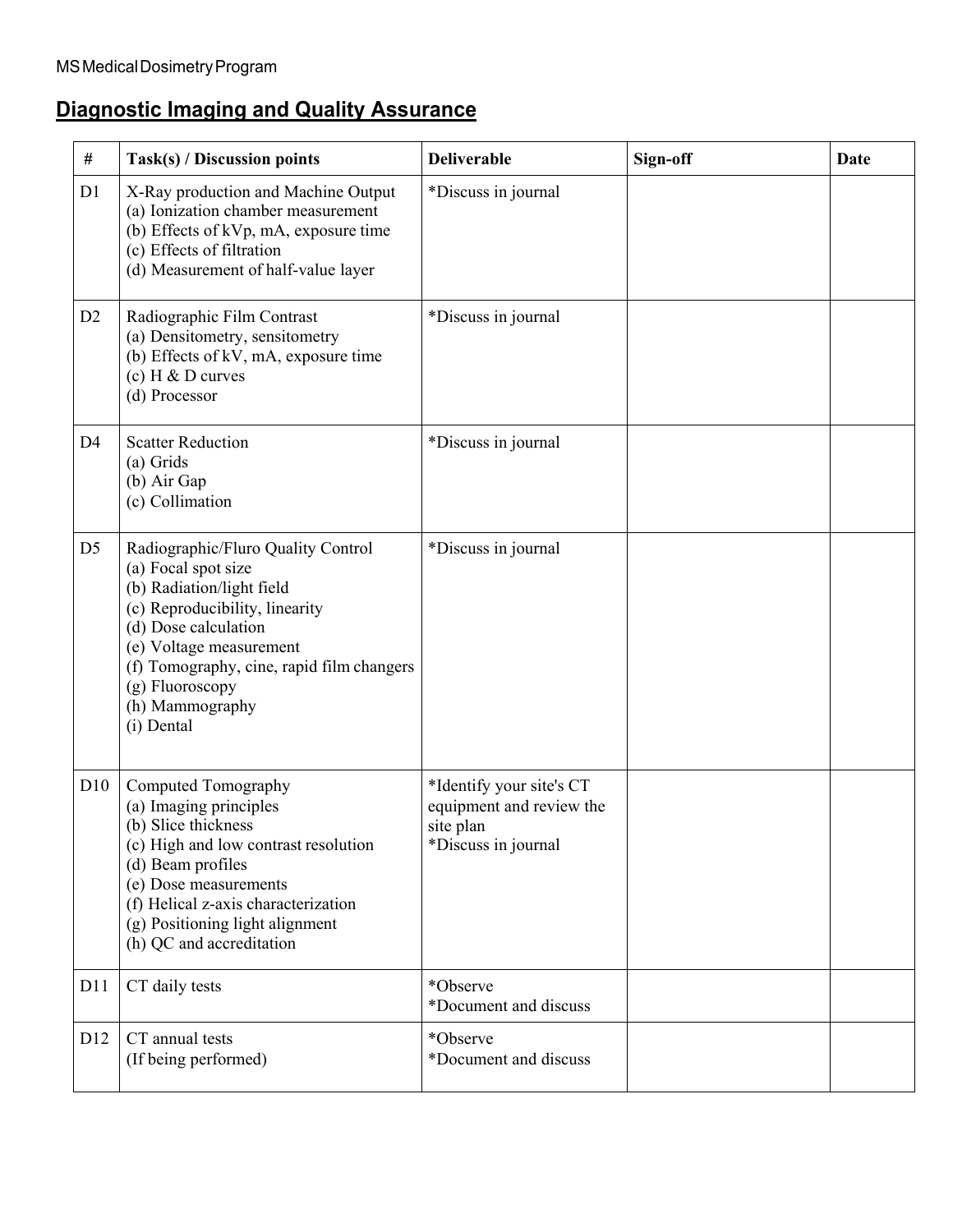| D13 | CT simulation<br>$(a)$ TG-66<br>(b) Daily, Monthly, and Annual QA<br>(c) Electron Density Tables | *Observe QA, if possible<br>*Document and discuss                                     |  |
|-----|--------------------------------------------------------------------------------------------------|---------------------------------------------------------------------------------------|--|
| D14 | Review Diagnostic QA reports                                                                     | *Select a sample of<br>available reports<br>*Discuss your findings in<br>your journal |  |
| D15 | MRI daily tests                                                                                  | *Observe, if possible<br>*Document and discuss                                        |  |
| D16 | PET daily tests                                                                                  | *Observe, if possible<br>*Document and discuss                                        |  |
| D17 | Portal Imaging QA<br>$(a)$ TG-58                                                                 | *Observe QA, if possible<br>*Document and discuss                                     |  |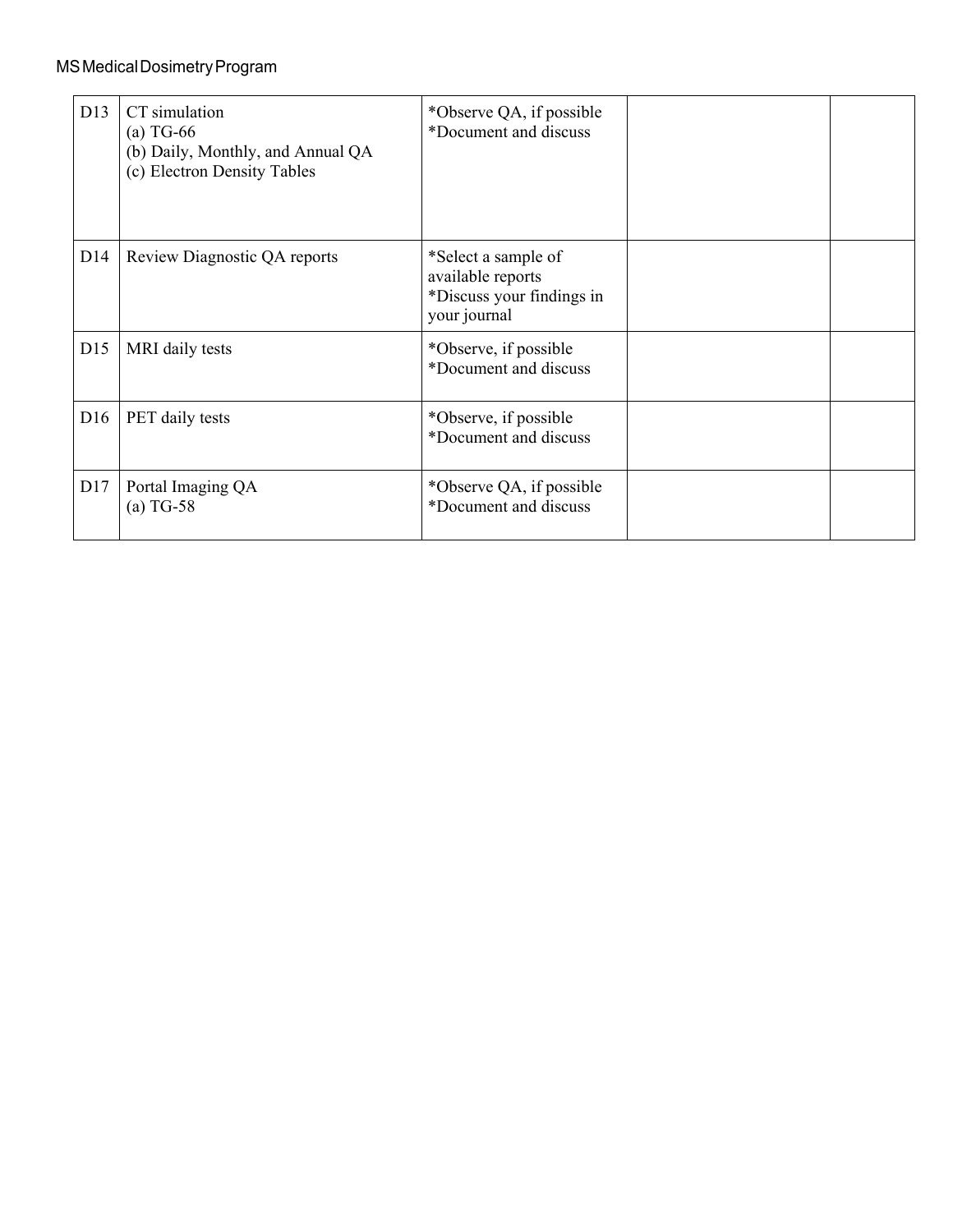# **Body-Site-Specific Imaging**

| #               | <b>Site</b>                                                                                         | <b>Deliverable</b>                                                 | Sign-off | <b>Date</b> |
|-----------------|-----------------------------------------------------------------------------------------------------|--------------------------------------------------------------------|----------|-------------|
| SI1             | CT Sim 1: Prostate                                                                                  | *Observe/Assist<br>*Document/Discuss in<br>Journal                 |          |             |
| SI <sub>2</sub> | CT Sim 2: Lung                                                                                      | *Observe/Assist<br>*Document/Discuss in<br>Journal                 |          |             |
| SI3             | CT Sim 3: Head/Neck                                                                                 | *Observe/Assist<br>*Document/Discuss in<br>Journal                 |          |             |
| SI4             | CT Sim 4: Breast                                                                                    | *Observe/Assist<br>*Document/Discuss in<br>Journal                 |          |             |
| SI <sub>5</sub> | CT Sim 5: Brain                                                                                     | *Observe/Assist<br>*Document/Discuss in<br>Journal                 |          |             |
| SI <sub>6</sub> | CT Sim 6: Colon                                                                                     | *Observe/Assist<br>*Document/Discuss in<br>Journal                 |          |             |
| SI7             | CT Sim 7: Gyn                                                                                       | *Observe/Assist<br>*Document/Discuss in<br>Journal                 |          |             |
| SI <sub>8</sub> | CT Sim 8: Extremity                                                                                 | *Observe/Assist<br>*Document/Discuss in<br>Journal                 |          |             |
| SI <sub>9</sub> | CT Sim 9: Electron field                                                                            | *Observe/Assist<br>*Document/Discuss in<br>Journal                 |          |             |
| <b>SI10</b>     | Quality Assurance Process for Simulation (e.g.<br>Review pathology report, patient identification): | *Observe/Assist<br>*Document/Discuss in<br>Journal                 |          |             |
| <b>SI11</b>     | MRI: any site                                                                                       | *Observe/Assist, or<br>Research<br>*Document/Discuss in<br>Journal |          |             |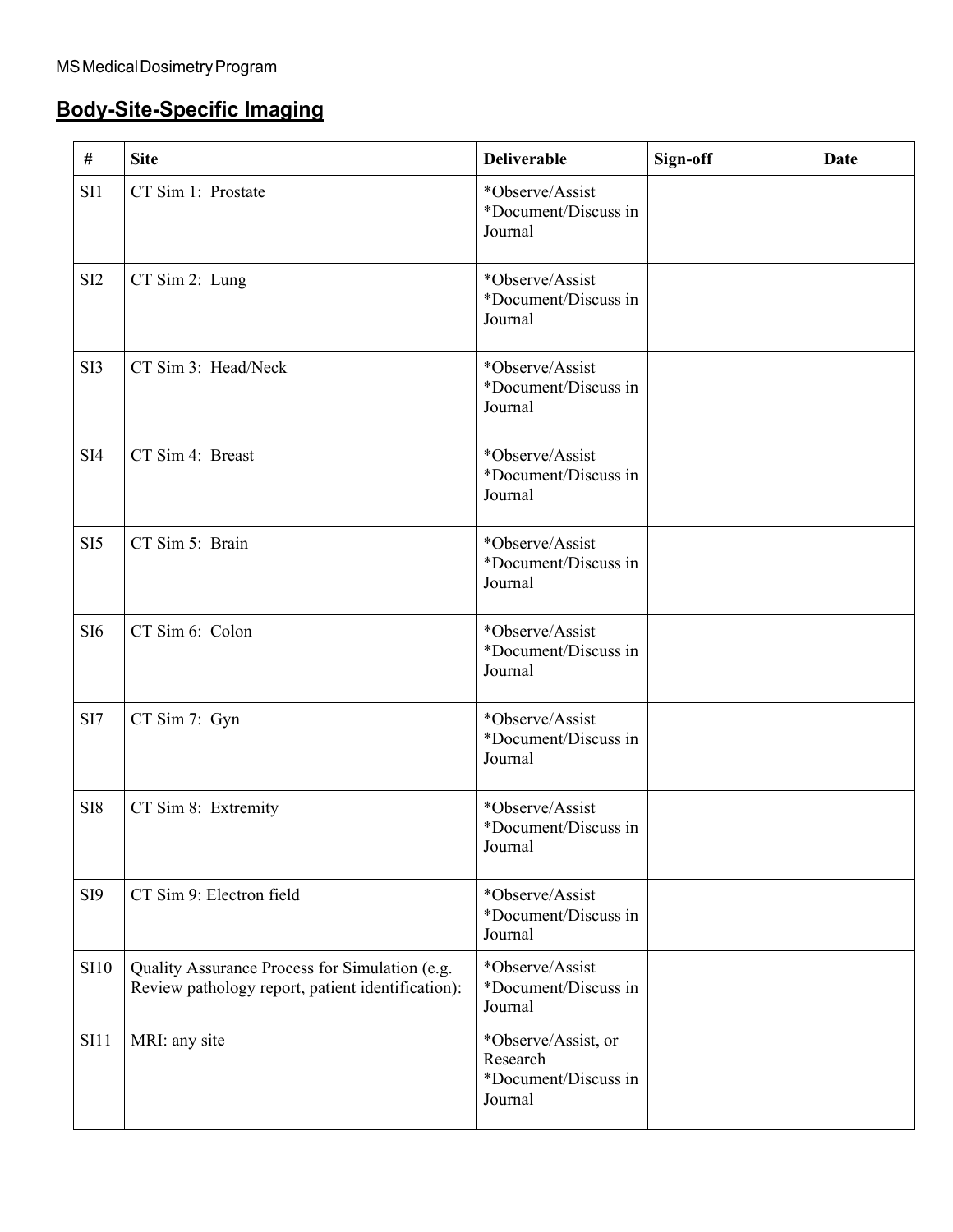| <b>SI12</b> | PET: any site                                                       | *Observe/Assist, or<br>Research<br>*Document/Discuss in<br>Journal |  |
|-------------|---------------------------------------------------------------------|--------------------------------------------------------------------|--|
| <b>SI13</b> | US: Prostate                                                        | *Observe/Assist, or<br>Research<br>*Document/Discuss in<br>Journal |  |
| SI14        | C-Arm: Surgery                                                      | *Observe/Assist, or<br>Research<br>*Document/Discuss in<br>Journal |  |
| SI15        | Special Procedure Simulation (e.g Respiratory<br>Gating, SRS, SBRT) | *Observe/Assist, or<br>Research<br>*Document/Discuss in<br>Journal |  |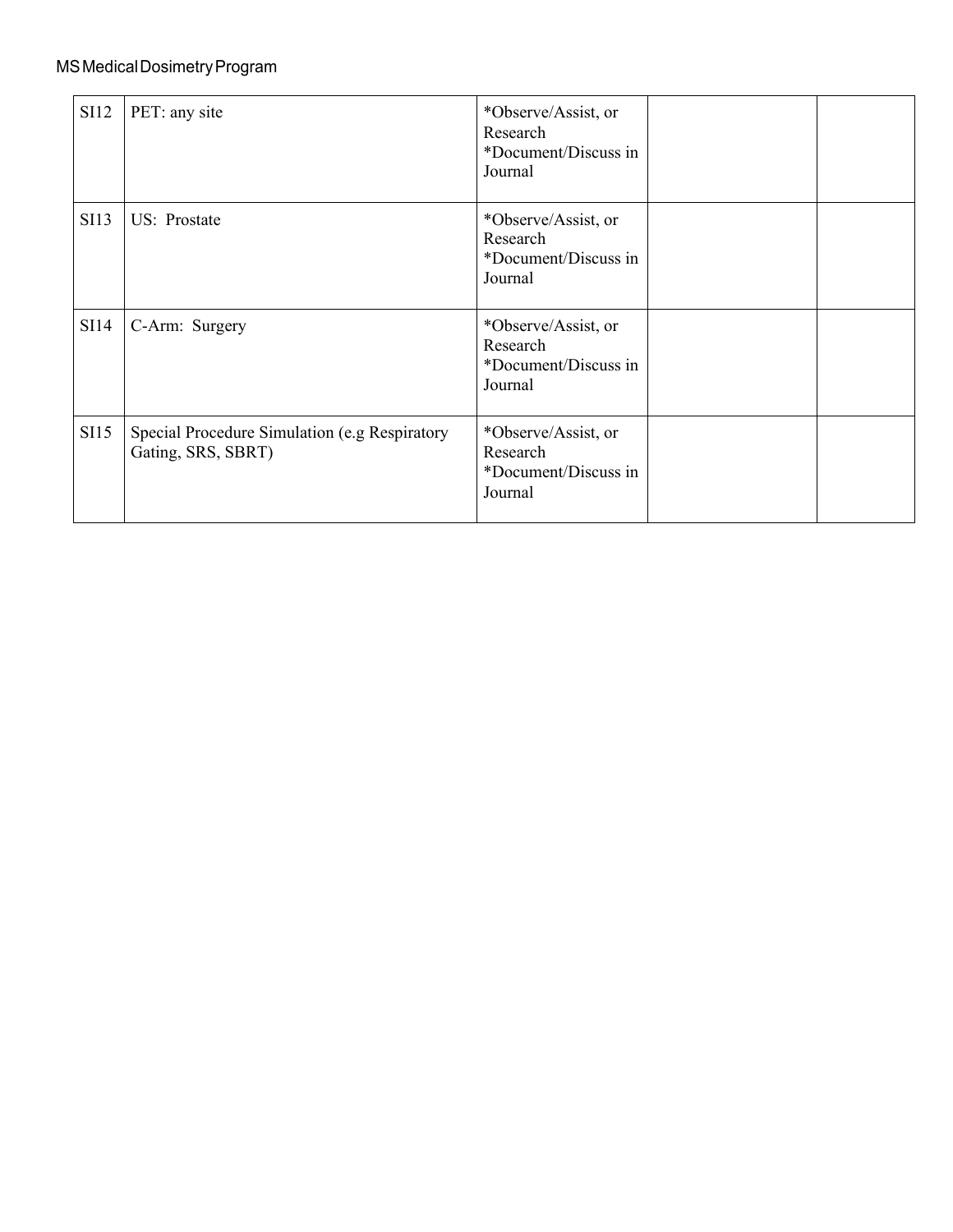# **Nuclear Medicine Instrumentation and Quality Assurance**

| #               | Task(s) / Discussion points                                                                                                                                                                                                                                              | <b>Deliverable</b>                                                                 | Sign-off | Date |
|-----------------|--------------------------------------------------------------------------------------------------------------------------------------------------------------------------------------------------------------------------------------------------------------------------|------------------------------------------------------------------------------------|----------|------|
| NM2             | Radioisotope Calibrator<br>(a) Quality control: Constancy,<br>linearity, accuracy<br>(b) Wipe testing of radionuclide<br>standards                                                                                                                                       | *Observe dose preparation or<br>calibration QA, if possible<br>*Discuss in journal |          |      |
| NM <sub>6</sub> | <b>SPECT</b><br>(a) Quality control: Center-of-rotation<br>calibration and high-count floods<br>(b) Comparison of planar and<br>tomographic spatial resolution<br>(c) Measurement of field uniformity,<br>RMS noise, accuracy of attenuation<br>correction, and contrast | *Observe QA, if possible<br>*Discuss in journal                                    |          |      |
| NM7             | <b>PET</b><br>(a) Quality Control<br>(b) Measurement of singles rate, RMS<br>noise, and contrast                                                                                                                                                                         | *Observe QA, if possible<br>*Discuss in journal (one page<br>write up)             |          |      |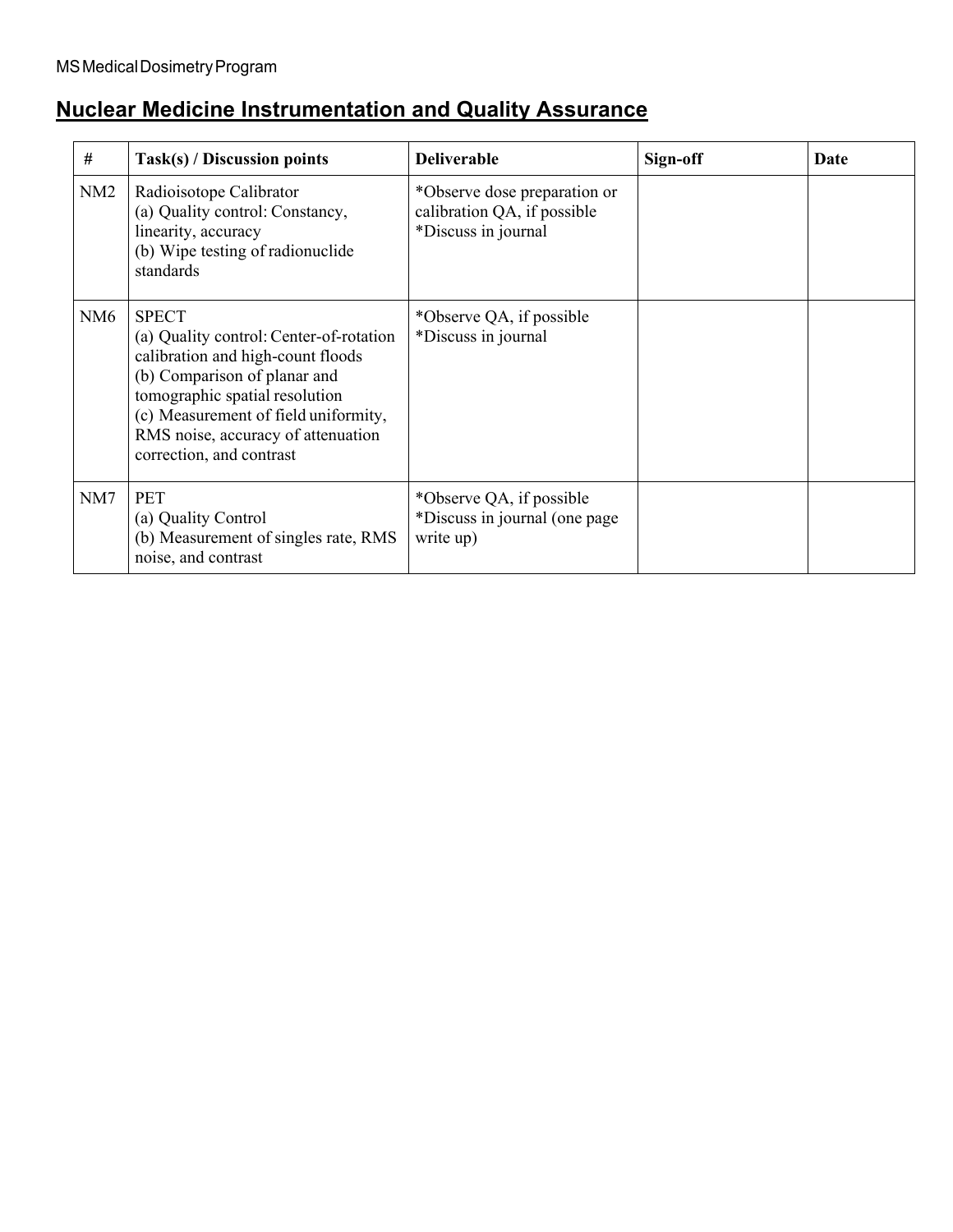# **Radiation Therapy Physics: Instrumentation, QA, and Clinical Studies**

| #               | Task(s) / Discussion points                                                                                                                                                                                                                           | <b>Deliverable</b>                                                             | Sign-off | Date |
|-----------------|-------------------------------------------------------------------------------------------------------------------------------------------------------------------------------------------------------------------------------------------------------|--------------------------------------------------------------------------------|----------|------|
| T1              | * Attend multidisciplinary cancer<br>conferences / tumor boards and weekly<br>peer review<br>* Perform one chart check weekly                                                                                                                         | *Attend<br>*Perform<br>*Provide documentation                                  |          |      |
| T <sub>3</sub>  | Calibrate a linac photon beam using TG-<br>51 protocol                                                                                                                                                                                                | *Observe or Research<br>*Document and discuss                                  |          |      |
| T <sub>6</sub>  | Calibrate an electron beam (start with<br>determining energy) using TG-51                                                                                                                                                                             | *Observe or Research<br>*Document and discuss                                  |          |      |
| T7              | Calibrate and perform two clinical TLD<br>measurements                                                                                                                                                                                                | *Observe TWO<br>(If not available, research<br>topic)<br>*Document and discuss |          |      |
| T10             | Perform Mechanical QA                                                                                                                                                                                                                                 | *Observe<br>*Document and discuss                                              |          |      |
| T11             | Defining GTV, CTV, PTV, and critical<br>structures                                                                                                                                                                                                    | *Discuss in your journal                                                       |          |      |
| T13             | Calculate MU for five photon non-IMRT<br>clinical cases                                                                                                                                                                                               | *Calculate<br>*Document and discuss                                            |          |      |
| T <sub>16</sub> | Hand calcs:<br>* Calculate three cases of irregular photon<br>fields, including one mantle field, by<br>hand, checking with your second-check<br>program<br>* Calculate at least 20 (or as many as<br>possible) other actual patient plans by<br>hand | *Calculate<br>*Document and discuss                                            |          |      |
| T18             | Dose modeling for external photon and<br>electron beams; determine the models<br>used for your TPS                                                                                                                                                    | *Discuss your TPS in your<br>journal                                           |          |      |
| T <sub>19</sub> | *Observe your site's daily linac tests<br>*Shadow procedure at least three times                                                                                                                                                                      | *Observe<br>*Document and discuss                                              |          |      |
| T20             | *Observe your site's monthly linac tests<br>*Perform full procedure at least one time<br>if not already covered above                                                                                                                                 | *Observe<br>*Document and discuss                                              |          |      |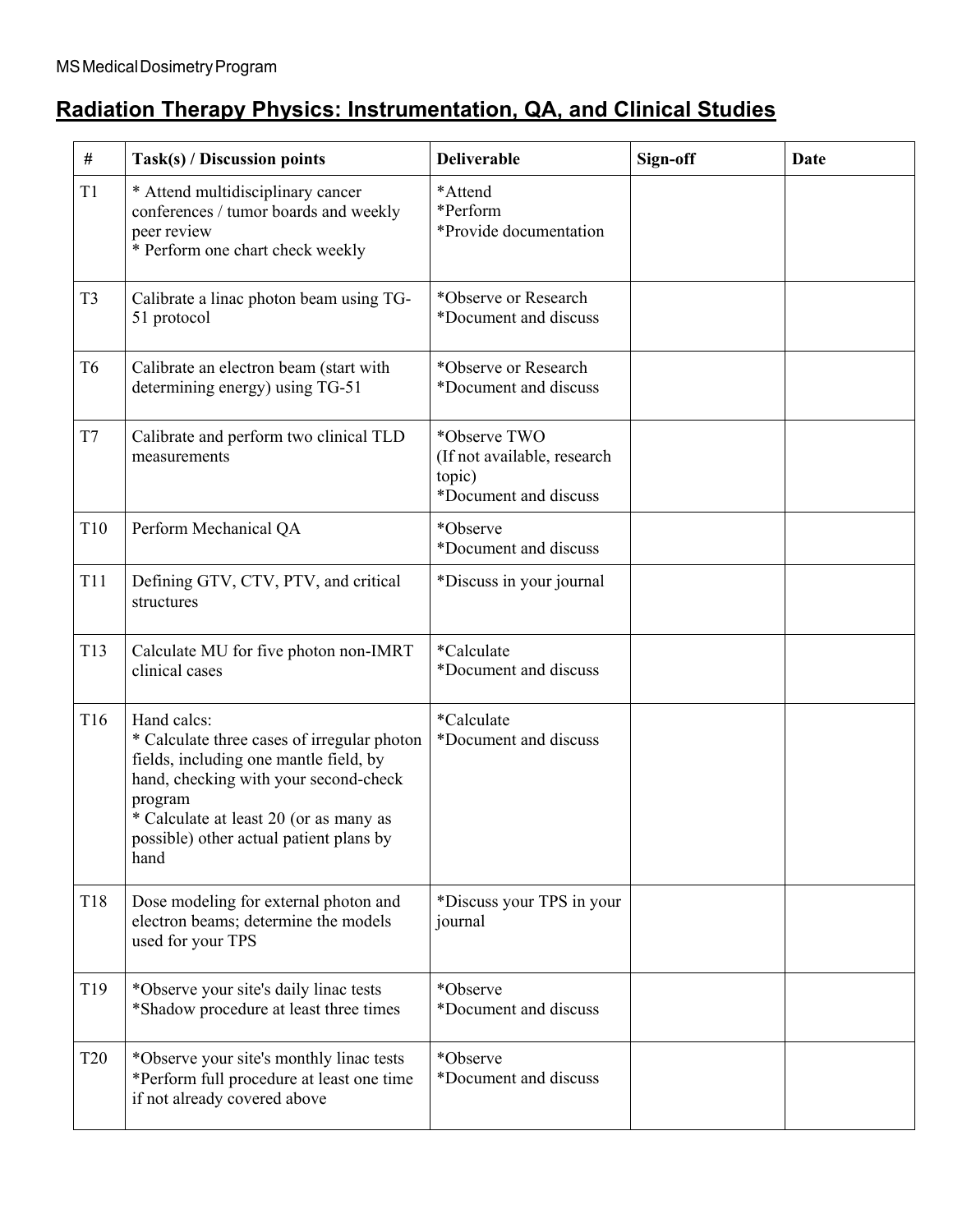| T <sub>21</sub> | Perform a linac annual test<br>(if you are able to do so)<br>If not possible, review your linac last<br>annual test documents                                                                                                                         | *Observe and document<br><b>OR</b><br>*Discuss the procedure<br>and results in journal |  |
|-----------------|-------------------------------------------------------------------------------------------------------------------------------------------------------------------------------------------------------------------------------------------------------|----------------------------------------------------------------------------------------|--|
| T <sub>22</sub> | Review your linac acceptance report                                                                                                                                                                                                                   | *Discuss briefly in journal                                                            |  |
| T <sub>23</sub> | Review your linac commissioning report                                                                                                                                                                                                                | *Discuss briefly in journal                                                            |  |
| T <sub>27</sub> | Patient IMRT QA with your physicist<br>*Observe at least two<br>*Perform at least one                                                                                                                                                                 | *Shadow<br>*Document and discuss                                                       |  |
| T <sub>29</sub> | Review badge reports;<br>Review ALARA notifications, if any;<br>Review provisions for protection of<br>pregnant workers                                                                                                                               | *Discuss                                                                               |  |
| <b>T30</b>      | Perform routine QA of any device not<br>listed above (e.g. a block cutter)                                                                                                                                                                            | *Observe<br>*Document and discuss                                                      |  |
| T31             | Follow one electron case from new start<br>to delivery<br>(a) New Start<br>(b) Weekly chart checks<br>(c) Simulation<br>(d) Block or cutout manufacture<br>(e) Treatment planning<br>(f) Delivery<br>(g) Patient-specific QA<br>(h) Patient follow-up | *Document and discuss                                                                  |  |
| T32             | Calculate a rotational photon beam<br>average TMR manually and check with<br>your second-check program                                                                                                                                                | *Calculate<br>*Document and discuss                                                    |  |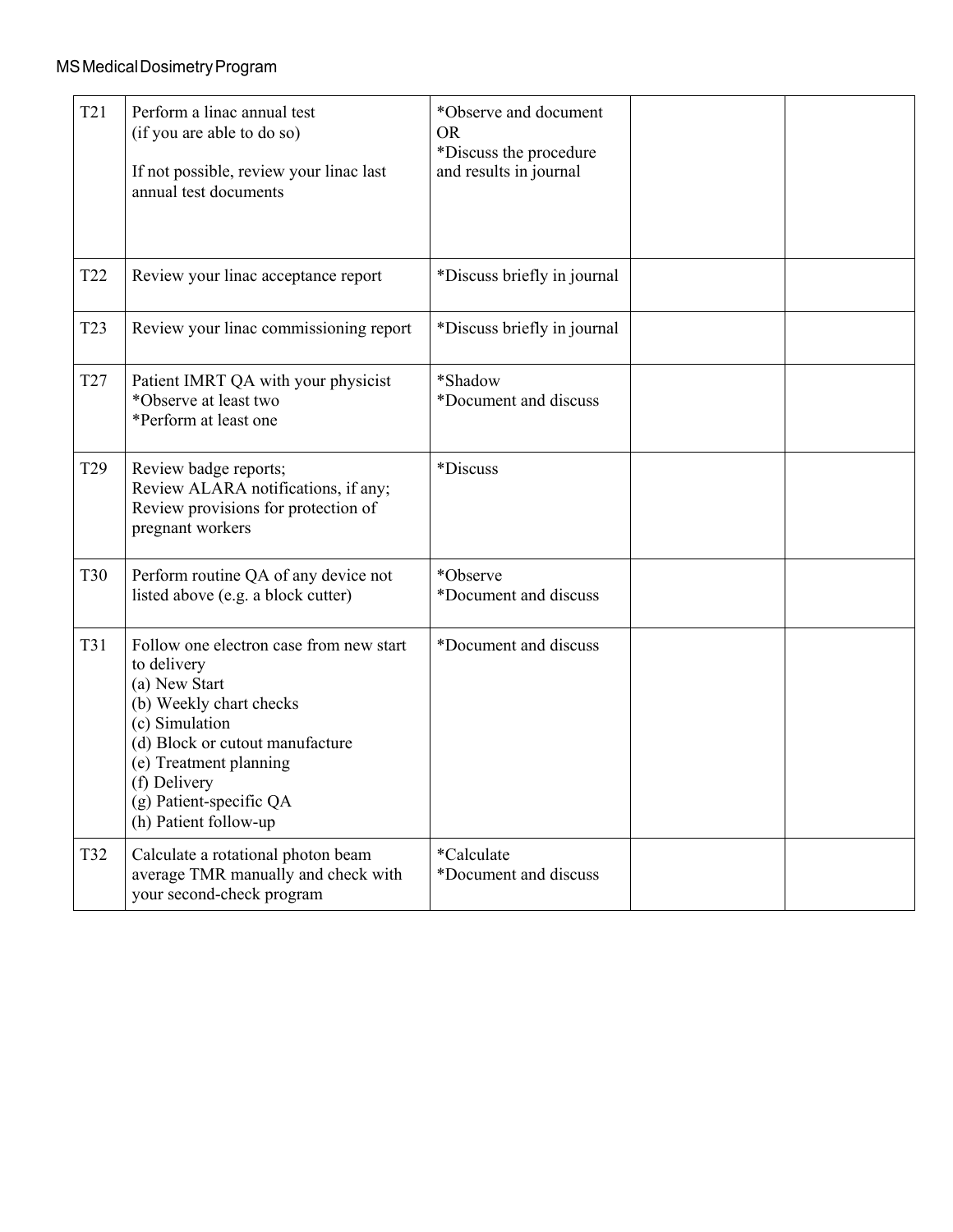### **Treatment Planning**

If your site performs brachytherapy and external beam for a given body site, plan and review one plan of each. You may use 2D, 3D, IMRT, or VMAT as appropriate. All competencies designated **MANDATORY** must be completed on a patient for successful completion of Clinical Internship. Each **MANDATORY External Beam** competency must be accompanied by a Mandatory Competency Evaluation Form. All student work must be approved by CMD or other credentialed practitioner **before** applying to patient treatment.

| #              | <b>Site</b>                                            | <b>Deliverable</b>   | <b>Sign Off</b> | <b>Date Completed</b> |
|----------------|--------------------------------------------------------|----------------------|-----------------|-----------------------|
| P <sub>1</sub> | Prostate 3D or IMRT<br>Prostate-MANDATORY              | Plan and Plan Review |                 |                       |
| P <sub>2</sub> | Pelvis (3 or 4 field) with<br>wedges-MANDATORY         | Plan and Plan Review |                 |                       |
| P <sub>3</sub> | Pelvis (4 field)-<br><b>MANDATORY</b>                  | Plan and Plan Review |                 |                       |
| <b>P4</b>      | Lung-MANDATORY                                         | Plan and Plan Review |                 |                       |
| P <sub>5</sub> | Head/Neck (Primary)-<br><b>MANDATORY</b>               | Plan and Plan Review |                 |                       |
| <b>P6</b>      | Breast (tangents)-<br><b>MANDATORY</b>                 | Plan and Plan Review |                 |                       |
| P7             | Brain (Primary)-<br><b>MANDATORY</b>                   | Plan and Plan Review |                 |                       |
| P <sub>8</sub> | Gyn-MANDATORY                                          | Plan and Plan Review |                 |                       |
| P <sub>9</sub> | Extremity<br>Limb Melanoma/Sarcoma<br><b>MANDATORY</b> | Plan and Plan Review |                 |                       |
| P10            | Abdomen (e.g. Pancreas)-<br><b>MANDATORY</b>           | Plan and Plan Review |                 |                       |
| P11            | Lymphoma-<br><b>MANDATORY</b>                          | Plan and Plan Review |                 |                       |
| P12            | Any Electron Field-<br><b>MANDATORY</b>                | Plan and Plan Review |                 |                       |
| P13            | P-aortic or Nodal<br>Irradiation-<br><b>MANDATORY</b>  | Plan and Plan Review |                 |                       |
| P14            | Fusion Plan-<br><b>MANDATORY</b>                       | Plan and Plan Review |                 |                       |
| P15            | Esophagus-MANDATORY                                    | Plan and Plan Review |                 |                       |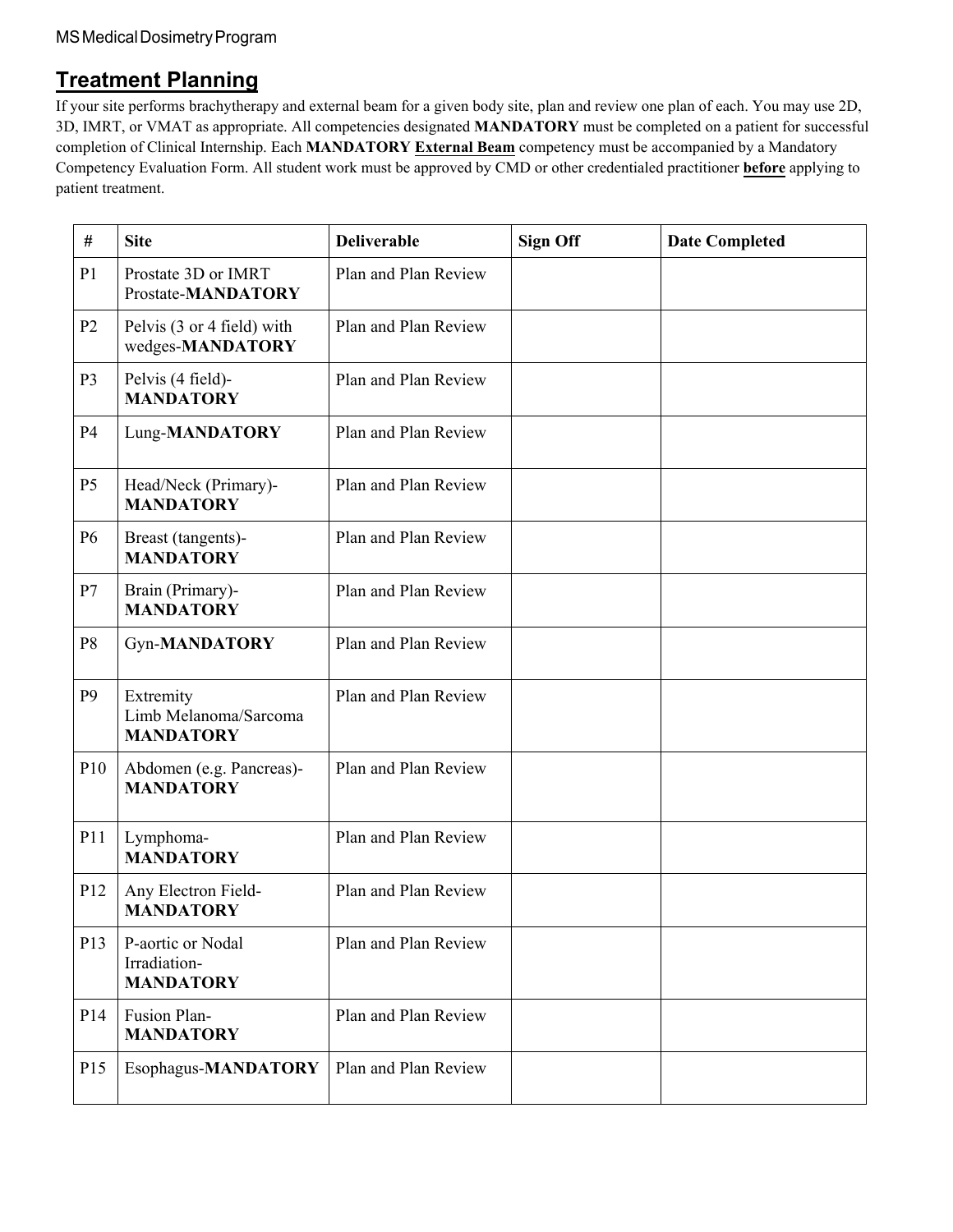| P <sub>16</sub> | Craniospinal                                                                                          | Plan and Plan Review or<br>Research<br>Discuss in Journal |  |
|-----------------|-------------------------------------------------------------------------------------------------------|-----------------------------------------------------------|--|
| P17             | Anus or Vulva                                                                                         | Plan and Plan Review or<br>Research<br>Discuss in Journal |  |
| P18             | Palliative-MANDATORY                                                                                  | Plan and Plan Review                                      |  |
| P <sub>19</sub> | <b>Chest Wall or Intact Breast</b><br>Tangential w/<br>Supraclavicular and Axilla<br>Fields-MANDATORY | Plan and Plan Review                                      |  |
| P <sub>20</sub> | Re-irradiation or Composite<br>Plan-MANDATORY                                                         | Plan and Plan Review                                      |  |
| P <sub>21</sub> | Brain (Whole Brain) or<br>Spine-MANDATORY                                                             | Plan and Plan Review                                      |  |
| P <sub>22</sub> | Simultaneous Integrated<br>Boost (SIB) plan<br><b>MANDATORY</b>                                       | Plan and Plan Review                                      |  |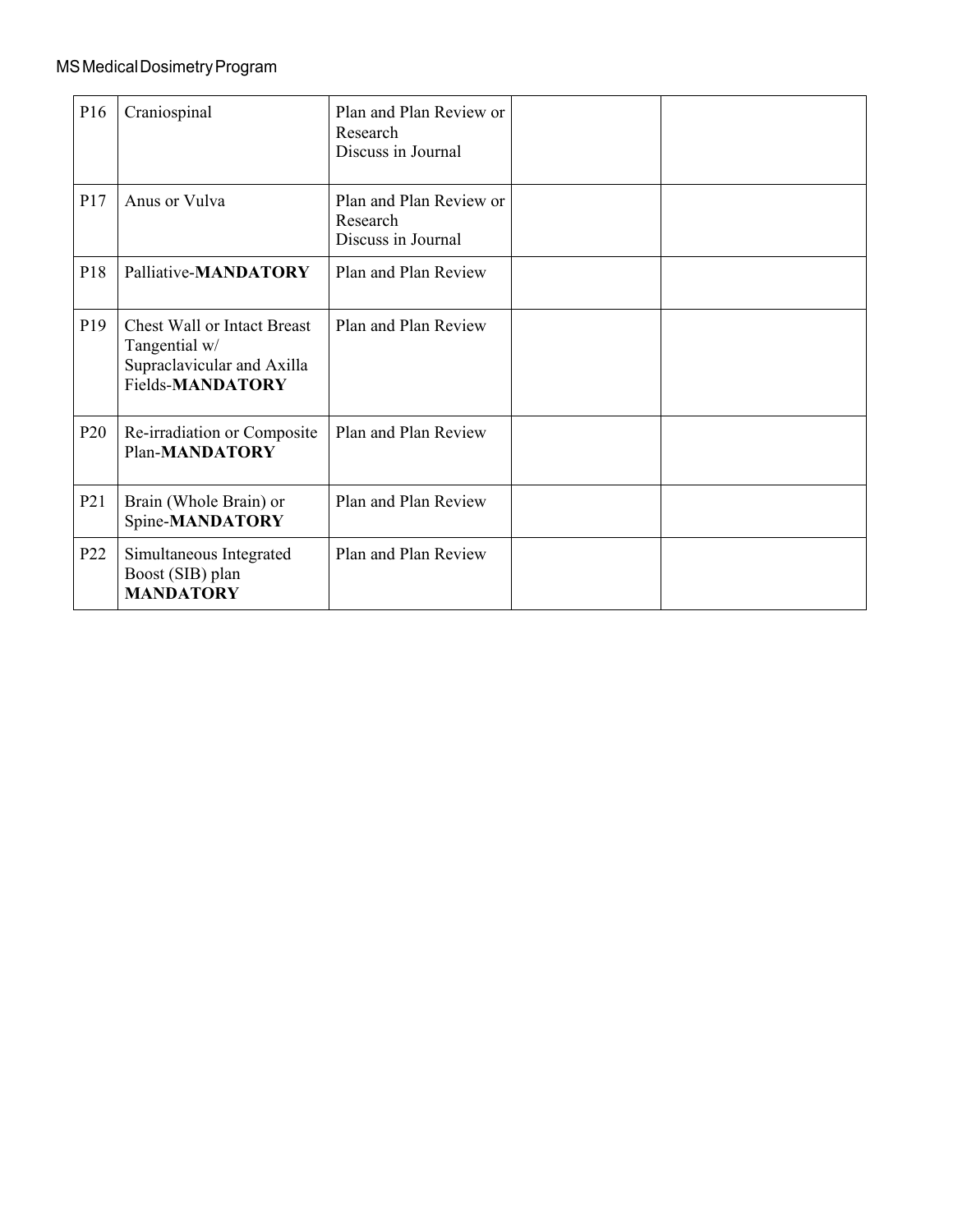### **Special Procedures**

A minimum of two brachytherapy procedures (one interstitial and one intracavitary) are **MANDATORY.** If not available in your clinic, please review videos provided by the school. **A Mandatory Competency Evaluation Form is not required.**

| #               | Task(s) / Discussion points                                                                                                                            | <b>Deliverable</b>                                                           | Sign-off | <b>Date</b> |
|-----------------|--------------------------------------------------------------------------------------------------------------------------------------------------------|------------------------------------------------------------------------------|----------|-------------|
| SP <sub>1</sub> | Brachytherapy: Interstitial-Seed<br>Implant<br>(a) Observe implant or volume<br>study, if possible<br>(b) Review a plan<br>(c) Manually calculate dose | *Observe or Research Topic<br>*Calculate<br>*Document and discuss in journal |          |             |
| SP <sub>2</sub> | Brachytherapy: HDR Breast or<br>Prostate<br>(a) Observe implant, if possible<br>(b) Review a plan<br>(c) Manually calculate dose                       | *Observe or Research Topic<br>*Calculate<br>*Document and discuss in journal |          |             |
| SP3             | Brachytherapy: LDR or HDR<br>Gyn<br>(a) Observe implant, if possible<br>(b) Review a plan<br>(c) Manually calculate dose                               | *Observe or Research Topic<br>*Calculate<br>*Document and discuss in journal |          |             |
| SP <sub>4</sub> | Stereotactic: Brain<br>(a) Observe procedure, if<br>possible<br>(b) Review a plan<br>(c) Check dose to a point by<br>hand or using clinic software     | *Observe or Research Topic<br>*Calculate<br>*Document and discuss in journal |          |             |
| SP <sub>5</sub> | Stereotactic: Body<br>(a) Observe procedure, if<br>possible<br>(b) Review a plan<br>(c) Check dose to a point by<br>hand or using clinic software      | *Observe or Research Topic<br>*Calculate<br>*Document and discuss in journal |          |             |
| SP <sub>6</sub> | Intraoperative Irradiation<br>(IORT)<br>(a) Observe procedure, if<br>possible<br>(b) Review a plan                                                     | *Observe or Research Topic<br>*Document and discuss in journal               |          |             |
| SP7             | Respiratory Gaiting: 4D CT<br>(a) Observe procedure, if<br>possible<br>(b) Review a plan and<br>treatment on the<br>machine                            | *Observe or Research Topic<br>*Document and discuss in journal               |          |             |